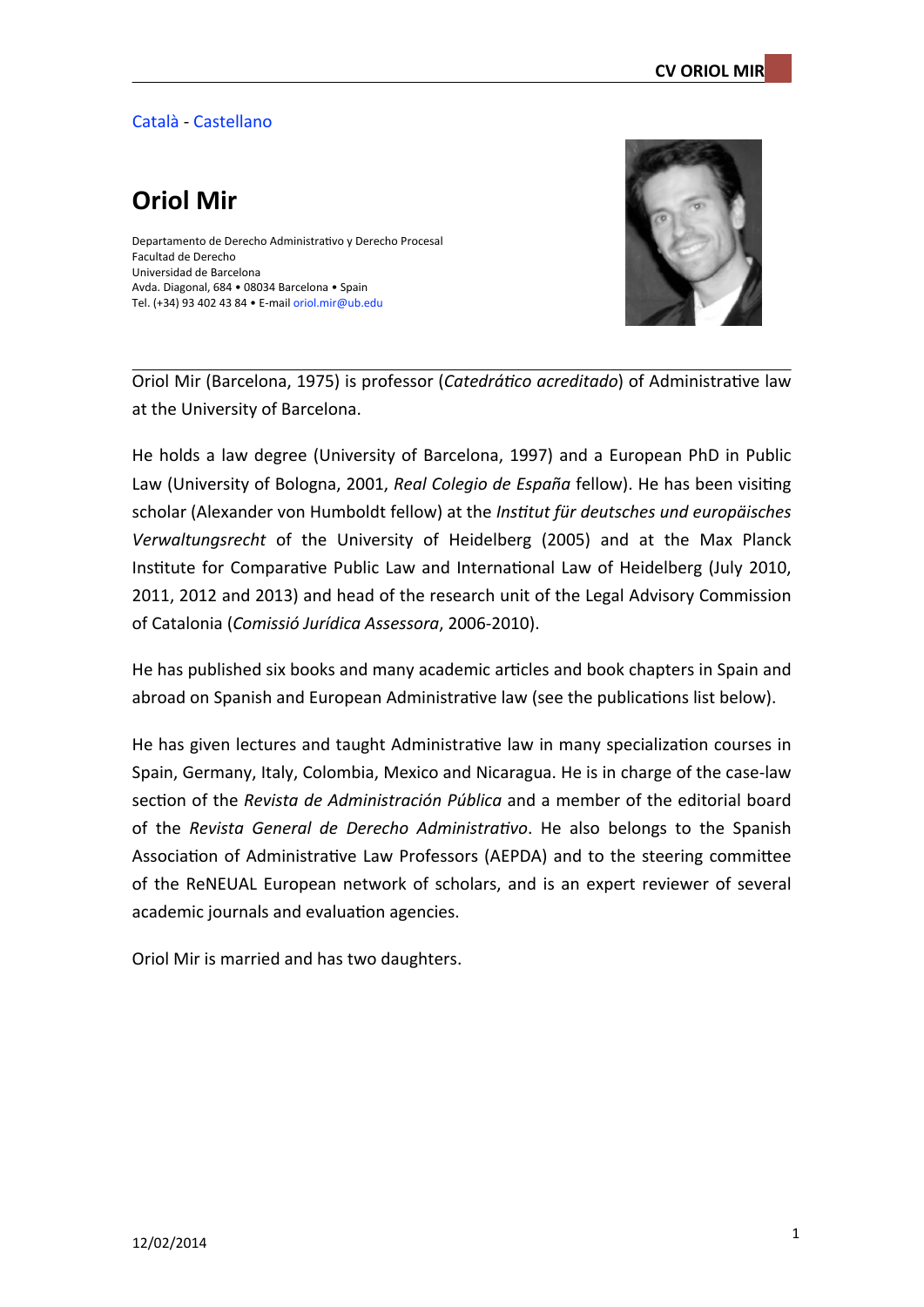#### **APPENDIX**

#### **PUBLICATIONS LIST OF ORIOL MIR**

#### A) **BOOKS:**

1. VON BOGDANDY, ARMIN: MIR PUIGPELAT, Oriol (Ed.), lus Publicum Europaeum. *El Derecho Administrativo en el espacio jurídico europeo*, Valencia, Tirant Lo Blanch, 2013, 394 p.

[h`p://www.ub.edu/dadmin/OriolMir/Publicacions/](http://www.ub.edu/dadmin/OriolMir/Publicacions/Mir_Bogdandy_Mir_Coords_El_Derecho_administrativo_en_el_espacio_juridico_europeo_2013.pdf) Mir\_Bogdandy\_Mir\_Coords\_El\_Derecho\_administrativo\_en\_el\_espacio\_juridico\_euro [peo\\_2013.pdf](http://www.ub.edu/dadmin/OriolMir/Publicacions/Mir_Bogdandy_Mir_Coords_El_Derecho_administrativo_en_el_espacio_juridico_europeo_2013.pdf)

2. ARGULLOL I MURGADAS, Enric; FONT I LLOVET, Tomàs; GERPE I LANDÍN, Manuel; MIR I PUIGPELAT, Oriol; VELASCO I RICO, Clara, *La Comissió Jurídica Assessora de la Generalitat de Catalunya. 75 anys d'història*, Barcelona, Viena Edicions, 2011, 283 p.

http://www20.gencat.cat/docs/CJA/Continguts/Activitat/Estudis/cja\_75anys.pdf

3. MIR PUIGPELAT, Oriol, *Globalización, Estado y Derecho, Las transformaciones recientes del Derecho administra(vo*, Madrid, Civitas, 2004, 285 p.

PDF chapter 1:

[h`p://www.ub.edu/dadmin/OriolMir/Publicacions/](http://www.ub.edu/dadmin/OriolMir/Publicacions/Mir_Globalizacion_EstadoyDerecho_cap1.pdf) Mir Globalizacion EstadoyDerecho cap1.pdf

- 4. MIR PUIGPELAT, Oriol, *Transgénicos* y Derecho. La nueva regulación de los *organismos modificados genéticamente*, Madrid, Civitas, 2004, 312 p.
- 5. MIR PUIGPELAT, Oriol, *La responsabilidad patrimonial de la Administración. Hacia un nuevo sistema*, Madrid, Civitas, 2002, 374 p. (with 2nd unaltered edition for Latin America published by BdeF from Montevideo/Buenos Aires, 2012, 370 p.).

PDF high resolution (31 MB):

[h`p://www.ub.edu/dadmin/OriolMir/Publicacions/](http://www.ub.edu/dadmin/OriolMir/Publicacions/Mir_Responsabilidad_patrimonial_de_la_administracion_alta.pdf) [Mir\\_Responsabilidad\\_patrimonial\\_de\\_la\\_administracion\\_alta.pdf](http://www.ub.edu/dadmin/OriolMir/Publicacions/Mir_Responsabilidad_patrimonial_de_la_administracion_alta.pdf)

PDF low resolution (7,6 MB):

[h`p://www.ub.edu/dadmin/OriolMir/Publicacions/](http://www.ub.edu/dadmin/OriolMir/Publicacions/Mir_Responsabilidad_patrimonial_de_la_administracion_media.pdf) [Mir\\_Responsabilidad\\_patrimonial\\_de\\_la\\_administracion\\_media.pdf](http://www.ub.edu/dadmin/OriolMir/Publicacions/Mir_Responsabilidad_patrimonial_de_la_administracion_media.pdf)

6. MIR PUIGPELAT, Oriol, La responsabilidad patrimonial de la Administración sanitaria. Organización, imputación y causalidad, Madrid, Civitas, 2000, 340 p.

[h`p://www.ub.edu/dadmin/OriolMir/Publicacions/](http://www.ub.edu/dadmin/OriolMir/Publicacions/Mir_Responsabilidad_sanitaria_I_media.pdf) [Mir\\_Responsabilidad\\_sanitaria\\_I\\_media.pdf](http://www.ub.edu/dadmin/OriolMir/Publicacions/Mir_Responsabilidad_sanitaria_I_media.pdf)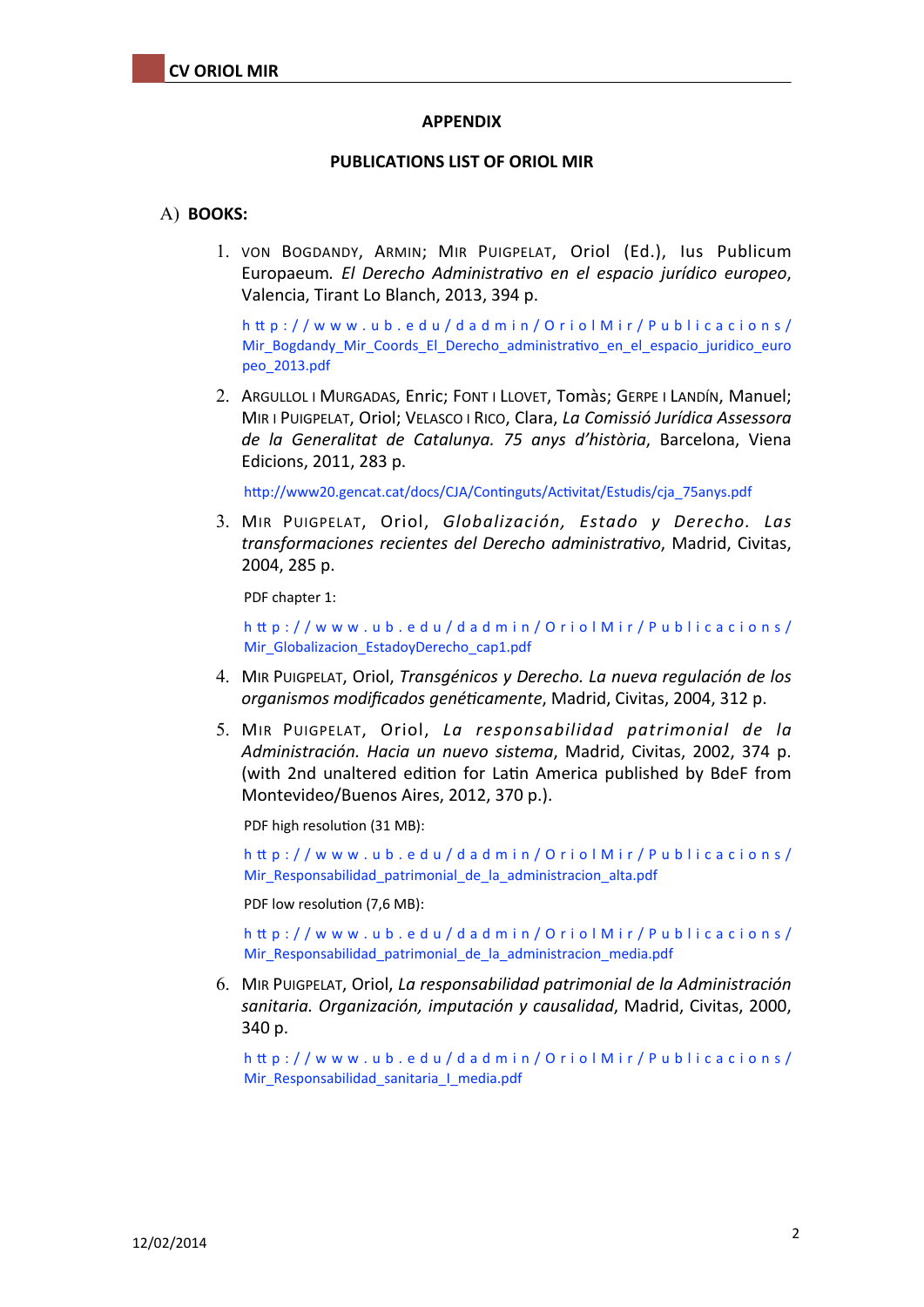### **B) ACADEMIC ARTICLES AND BOOK CHAPTERS:**

1. MIR PUIGPELAT, Oriol, «§ 22 Spanien», in Dörr, Oliver (Ed.), Staatshaftung *in Europa. Nationales und Unionsrecht*, Berlin, De Gruyter, 2014, p. 701-726.

[h`p://www.ub.edu/dadmin/OriolMir/Publicacions/](http://www.ub.edu/dadmin/OriolMir/Publicacions/Mir_Staatshaftungsrecht_Spanien.pdf) Mir\_Staatshaftungsrecht\_Spanien.pdf

2. MIR PUIGPELAT, Oriol, «El Derecho Administrativo español en el actual espacio jurídico europeo», in von Bogdandy, Armin; MIR PuIGPELAT, Oriol (Ed.), Ius Publicum Europaeum. *El Derecho Administrativo en el espacio jurídico europeo,* Valencia, Tirant Lo Blanch, 2013, p. 195-290.

[h`p://www.ub.edu/dadmin/OriolMir/Publicacions/](http://www.ub.edu/dadmin/OriolMir/Publicacions/Mir_El_Derecho_administrativo_espanol_en_el_espacio_juridico_europeo_Bogdandy_Mir_Coords_2013.pdf) Mir\_El\_Derecho\_administrativo\_espanol\_en\_el\_espacio\_juridico\_europeo\_Bogdandy Mir Coords 2013.pdf

3. MIR PUIGPELAT, Oriol, «El procedimiento administrativo en la Unión Europea», in Pozo Gowland, Héctor M.; HALPERIN, David A.; AGUILAR VALDEZ, Óscar; JUAN LIMA, Fernando; CANOSA, Armando (Eds.), *Procedimiento Administrativo*, vol. II, Buenos Aires, La Ley, 2012, p. 1069-1104.

h`p://www.ub.edu/dadmin/OriolMir/Publicacions/ Mir\_Procedimiento\_administrativo\_UE\_Pozo\_Gowland\_et\_al\_2012.pdf

4. MIR PUIGPELAT, Oriol, «Procedimiento de elaboración de reglamentos y *Better Regulation»*, in Tornos Mas, Joaquín (Ed.), *Comentarios a la Ley 26/2010 de régimen jurídico y de procedimiento de las administraciones públicas de Cataluña*, Madrid, Iustel, 2012, p. 501-543.

[h`p://www.ub.edu/dadmin/OriolMir/Publicacions/](http://www.ub.edu/dadmin/OriolMir/Publicacions/Mir_Procedimiento_reglamentario_Ley_26_2010.pdf) Mir Procedimiento reglamentario Ley 26 2010.pdf

5. FONT I LLOVET, Tomàs; MIR PUIGPELAT, Oriol, «Discrecionalidad administrativa y alcance del control judicial. A propósito de la Sentencia del Tribunal Supremo de 29 de abril de 2011», in GARCÍA DE ENTERRÍA, Eduardo; ALONSO GARCÍA, Ricardo (Ed.), Administración y Justicia. Un *análisis jurisprudencial. Liber Amicorum Tomás-Ramón Fernández*, Cizur Menor, Thomson-Civitas, 2012, p. 1147-1156.

[h`p://www.ub.edu/dadmin/OriolMir/Publicacions/](http://www.ub.edu/dadmin/OriolMir/Publicacions/Mir_Discrecionalidad_administrativa_LH_TomasRamonFernandez.pdf) Mir\_Discrecionalidad\_administrativa\_LH\_TomasRamonFernandez.pdf

- 6. MIR PUIGPELAT, Oriol, «¿Autorregulación y organismos modificados genéticamente? El sector biotecnológico como contra-modelo», in DARNACULLETA I GARDELLA, Mercè (Ed.), Los retos del Derecho en la *sociedad global del riesgo: la decisión en situaciones de incer(dumbre*, Madrid, lustel (in press), 23 pp. (with German translation in DARNACULLETA I GARDELLA, Mercè (Ed.) Selbstregulierung als Strategie für die Reduzierung der wissenschaftlichen Ungewissheit in einer globalisierten Welt. Theoretische Zugänge und praktische Folgen, Baden-Baden, Nomos-Verlag, (in press)).
- 7. MIR PUIGPELAT, Oriol, «Grundzüge des spanischen Verwaltungsrechts in gemeineuropäischer Perspektive», in BOGDANDY, Armin von; HUBER, Peter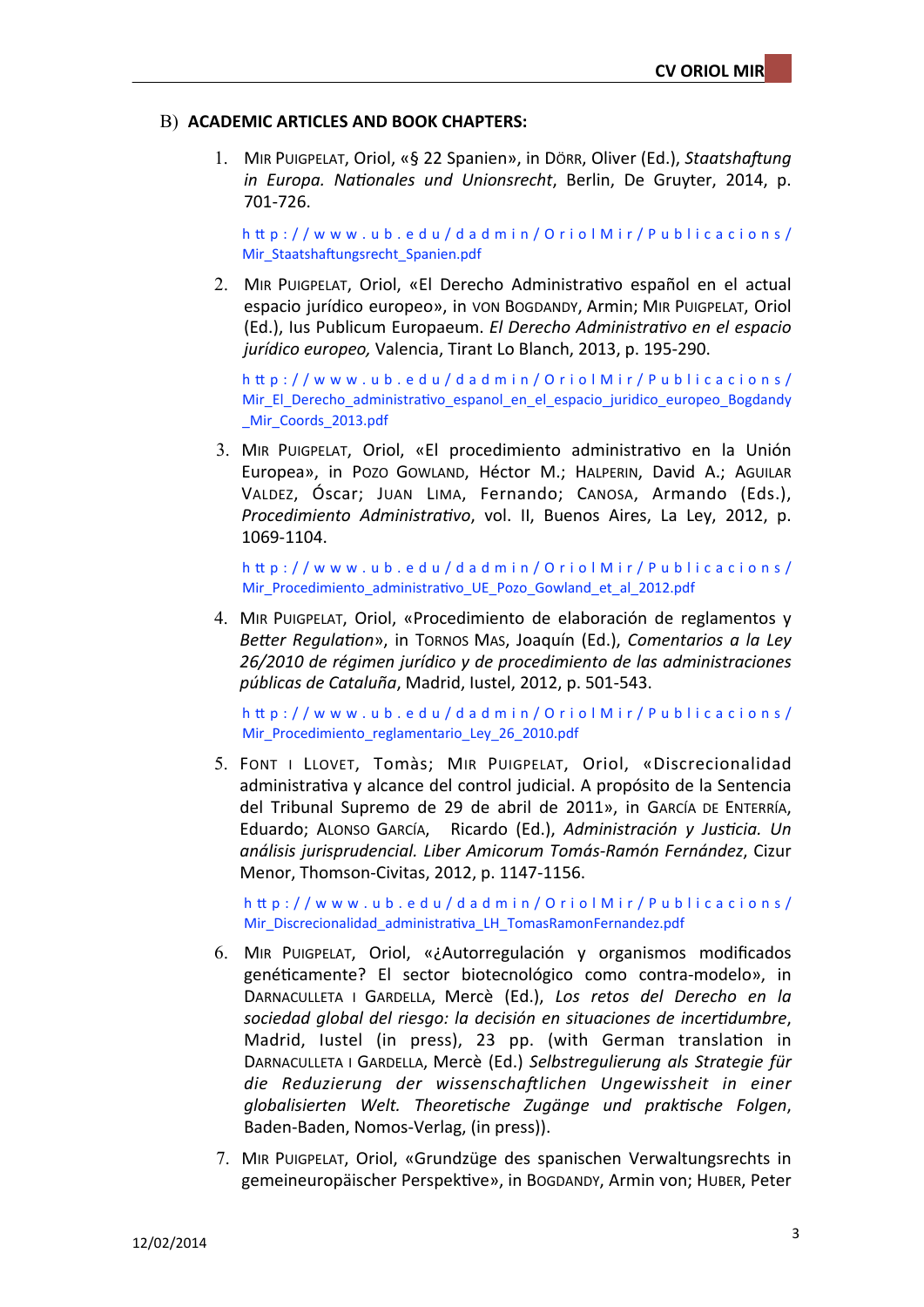M.; CASSESE, Sabino (Ed.), *Ius Publicum Europaeum, V*, Heidelberg, C. F. Müller, 60 p. (in press).

8. MIR PUIGPELAT, Oriol, «Arguments in favour of a general codification of the procedure applicable to EU administration», Briefing Note requested by the European Parliament, PE 432.776, 2011 (the Spanish version has been published in FUERTES, Mercedes (Ed.), Un Procedimiento Administrativo para Europa, Cizur Menor, Thomson Reuters-Aranzadi, 2012, p. 131-165, and with some changes in *Revista de Derecho de la Unión Europea* 19, 2010, p. 145-176).

PDF in Spanish:

http://www.europarl.europa.eu/RegData/etudes/note/join/2011/432776/IPOL-[JURI\\_NT\(2011\)432776\\_ES.pdf](http://www.europarl.europa.eu/RegData/etudes/note/join/2011/432776/IPOL-JURI_NT(2011)432776_ES.pdf)

PDF in English:

[h`p://www.europarl.europa.eu/RegData/etudes/note/join/2011/432776/IPOL-](http://www.europarl.europa.eu/RegData/etudes/note/join/2011/432776/IPOL-JURI_NT(2011)432776_EN.pdf)[JURI\\_NT\(2011\)432776\\_EN.pdf](http://www.europarl.europa.eu/RegData/etudes/note/join/2011/432776/IPOL-JURI_NT(2011)432776_EN.pdf)

9. MIR PUIGPELAT, Oriol, «Participation in Administrative Procedures, Democracy and the Rule of Law», in *Italian Journal of Public Law* 2, 2010, p. 327-336.

[h`p://www.ub.edu/dadmin/OriolMir/Publicacions/](http://www.ub.edu/dadmin/OriolMir/Publicacions/Mir_Participation_in_administrative_procedures.pdf) Mir\_Participation\_in\_administrative\_procedures.pdf

10. MIR PUIGPELAT, Oriol, «La Comissió Jurídica Assessora com a garant de l'autonomia», in *Revista catalana de dret públic* 39, 2009, p. 111-134.

PDF in Catalan:

http://www.ub.edu/dadmin/OriolMir/Publicacions/Mir\_CJA\_garant\_autonomia.pdf

PDF in Spanish:

http://www.ub.edu/dadmin/OriolMir/Publicacions/Mir\_CJA\_garante\_autonomia.pdf

11. MIR PUIGPELAT, Oriol, «Propuestas para una reforma legislativa del sistema español de responsabilidad patrimonial de la Administración», in ORTIZ BLASCO, Joaquín; MAHILLO GARCÍA, Petra (Ed.), La responsabilidad patrimonial de las Administraciones Públicas. Crisis y propuestas para el siglo XXI, Madrid, Fundación Democracia y Gobierno Local, 2009, p. 33-60).

[h`p://www.ub.edu/dadmin/OriolMir/Publicacions/](http://www.ub.edu/dadmin/OriolMir/Publicacions/Mir_Propuestas_reforma_responsabilidad.pdf) [Mir\\_Propuestas\\_reforma\\_responsabilidad.pdf](http://www.ub.edu/dadmin/OriolMir/Publicacions/Mir_Propuestas_reforma_responsabilidad.pdf)

12. FONT I LLOVET, Tomàs; MIR PUIGPELAT, Oriol, «Ruido y ¿derechos fundamentales?», in *Derechos Fundamentales* y otros estudios en *homenaje al prof. Dr. Lorenzo Martín-Retortillo*, II, Saragossa, El Justicia de Aragón, 2008, p. 2035-2049.

http://www.ub.edu/dadmin/OriolMir/Publicacions/Font\_Mir\_Ruido.pdf

13. MIR PUIGPELAT, Oriol, «La codificación del procedimiento administrativo en la unión administrativa europea», in VELASCO CABALLERO, Francisco; SCHNEIDER, Jens-Peter (Ed.), *La unión administrativa europea*, Madrid,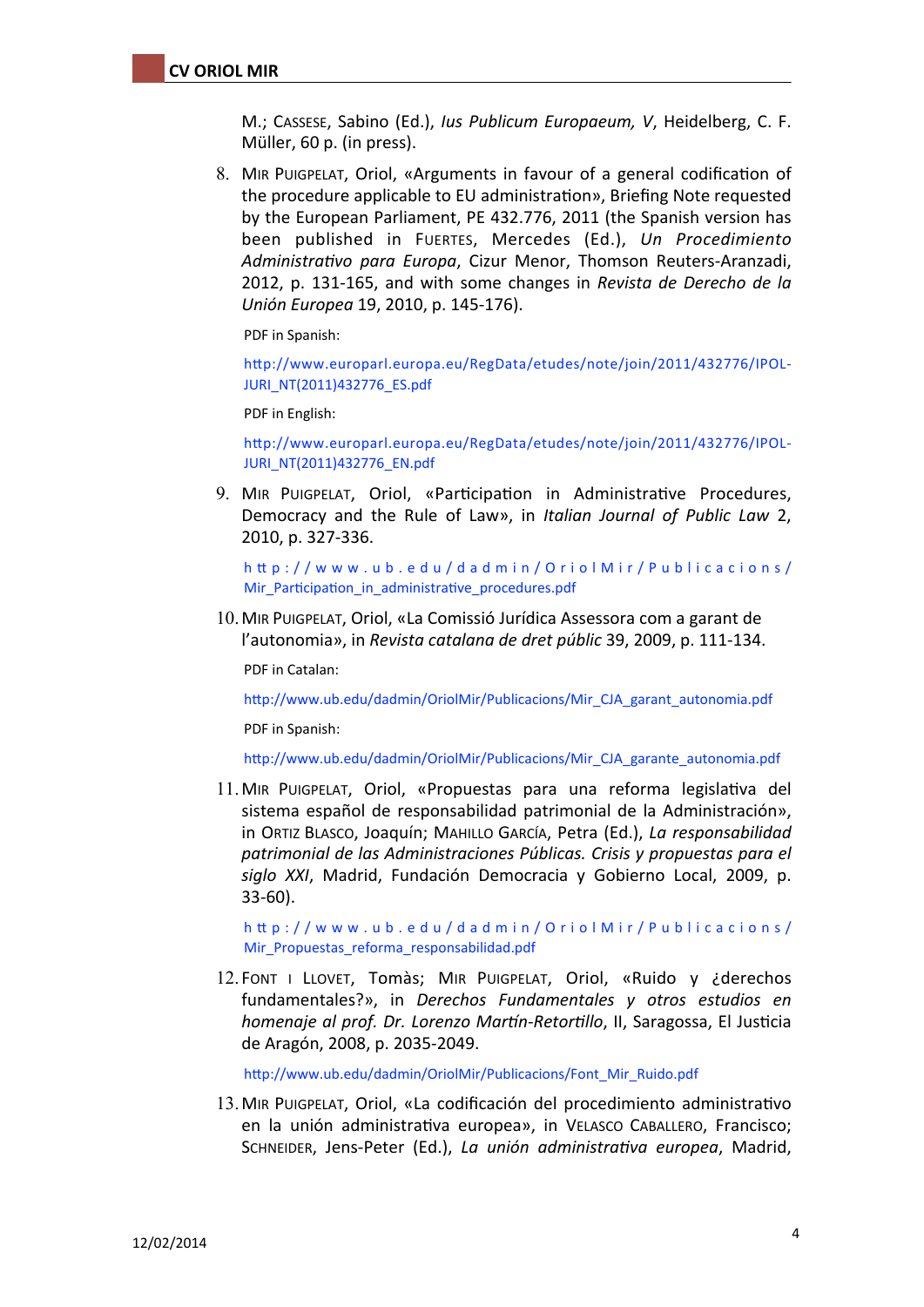Marcial Pons, 2008, p. 51-85 (with German translation in *Die Verwaltung* special issue 8, 2009, p. 177-210).

PDF en Spanish:

http://www.ub.edu/dadmin/OriolMir/Publicacions/Mir\_Codificacion.pdf

PDF in German:

http://www.ub.edu/dadmin/OriolMir/Publicacions/Mir\_Kodifikation.pdf

14. MIR PUIGPELAT, Oriol, «Responsabilidad objetiva vs. funcionamiento anormal en la responsabilidad patrimonial de la Administración sanitaria (y no sanitaria)», in *Revista Española de Derecho Administrativo* 140, 2008, p. 629-652 (also included in JIMÉNEZ, Salvador; MARTÍNEZ, Víctor M.; BELDA, Enrique [Ed.], *Problemas actuales de la responsabilidad patrimonial sanitaria*, Cizur Menor, Thomson-Civitas, 2008, p. 151-179).

[h`p://www.ub.edu/dadmin/OriolMir/Publicacions/](http://www.ub.edu/dadmin/OriolMir/Publicacions/Mir_Responsabilidad_objetivasanitaria.pdf) Mir\_Responsabilidad\_objetivasanitaria.pdf

15. MIR PUIGPELAT, Oriol, «Das Verwaltungsverfahren in Spanien: Eine Einführung», in *Die Öffentliche Verwaltung (DÖV)* 20, 2006, p. 841-848.

[h`p://www.ub.edu/dadmin/OriolMir/Publicacions/Mir\\_Verwaltungsverfahren.pdf](http://www.ub.edu/dadmin/OriolMir/Publicacions/Mir_Verwaltungsverfahren.pdf)

16. MIR PUIGPELAT, Oriol, «Sin opción (Comentario a la STS, 1ª, 17.2.2006, por la que se niega el derecho de opción de las víctimas de exigir responsabilidad civil a los funcionarios públicos ante los órganos de la jurisdicción ordinaria)», in *InDret* 3, 2006, p. 1-6.

http://www.ub.edu/dadmin/OriolMir/Publicacions/Mir\_Sin\_opcion.pdf

17. MIR PUIGPELAT, Oriol, «Adquisición de bienes y derechos a título oneroso. Arrendamiento de inmuebles. Conservación de los bienes. Artículos 115 a 130», in CHINCHILLA MARÍN, Carmen (Ed.), *Comentarios a la Ley del* Patrimonio de las Administraciones públicas, Madrid, Civitas, 2004, p. 613-640.

[h`p://www.ub.edu/dadmin/OriolMir/Publicacions/](http://www.ub.edu/dadmin/OriolMir/Publicacions/Mir_Art_115_a_130_Ley_Patrimonio.pdf) [Mir\\_Art\\_115\\_a\\_130\\_Ley\\_Patrimonio.pdf](http://www.ub.edu/dadmin/OriolMir/Publicacions/Mir_Art_115_a_130_Ley_Patrimonio.pdf)

18. MIR PUIGPELAT, Oriol, «El sistema español de responsabilidad patrimonial de la Administración: una visión crítica», in Marín González, Juan Carlos (Ed.), La responsabilidad patrimonial del Estado, Mexico City, Porrúa, 2004, p. 1-51.

[h`p://www.ub.edu/dadmin/OriolMir/Publicacions/](http://www.ub.edu/dadmin/OriolMir/Publicacions/Mir_Vision_critica_responsabilidad.pdf) Mir\_Vision\_critica\_responsabilidad.pdf

19. MIR PUIGPELAT, Oriol, «Los límites de la Responsabilidad Social Corporativa», in САМРS, Victoria; САМАСНО, José Antonio (Ed.), *Corresponsabilidad empresarial en el desarrollo sostenible. Cuadernos de la Fundació Víctor Grífols i Lucas, núm. 10*, Barcelona, Fundació Víctor Grífols i Lucas, 2004, p. 103-108.

http://www.ub.edu/dadmin/OriolMir/Publicacions/Mir\_Limites\_RSC.pdf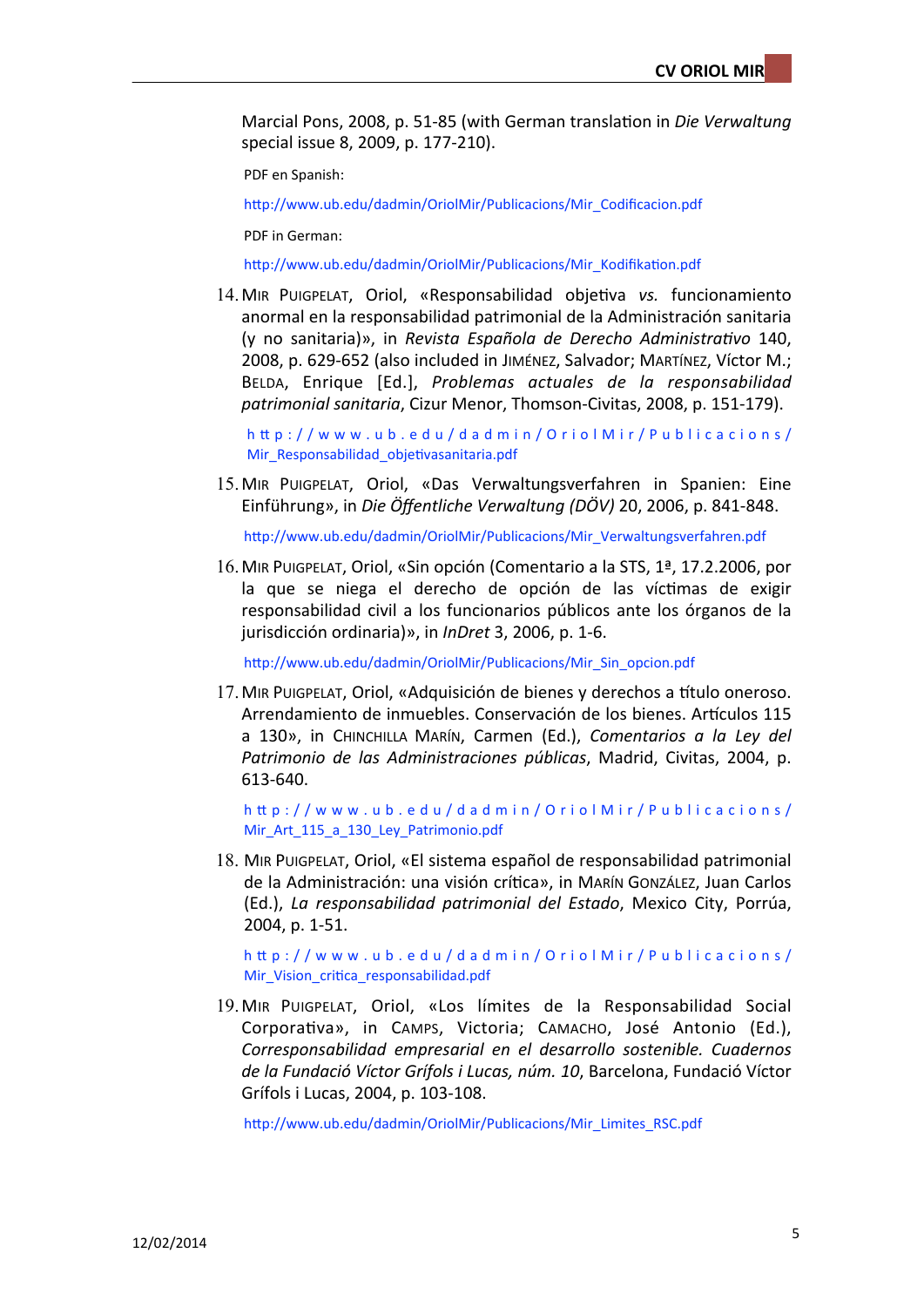20.MIR PUIGPELAT, Oriol, «Derecho a indemnización por la denegación ilegal del permiso de trabajo (Comentario a la STS, 3ª, 7.7.2003)», in *InDret* 1, 2004, p. 1-8.

http://www.ub.edu/dadmin/OriolMir/Publicacions/Mir\_Permiso\_trabajo.pdf

21. MIR PUIGPELAT, Oriol, «El concepto de Derecho administrativo desde una perspectiva lingüística y constitucional», in *Revista de Administración Pública* 162, 2003, p. 47-87.

[h`p://www.ub.edu/dadmin/OriolMir/Publicacions/](http://www.ub.edu/dadmin/OriolMir/Publicacions/Mir_Concepto_Derecho_administrativo.pdf) Mir\_Concepto\_Derecho\_administrativo.pdf

22. MIR PUIGPELAT, Oriol, «La jurisdicción competente en materia de responsabilidad patrimonial de la Administración: una polémica que no cesa», in MONTORO CHINER, María Jesús (Ed.), La justicia administrativa. Libro Homenaje al Prof. Dr. D. Rafael Entrena Cuesta, Barcelona, Atelier, 2003, p. 511-537 (also published in *InDret* 3/2003, p. 1-29).

[h`p://www.ub.edu/dadmin/OriolMir/Publicacions/](http://www.ub.edu/dadmin/OriolMir/Publicacions/Mir_Jurisdiccion_responsabilidad.pdf) [Mir\\_Jurisdiccion\\_responsabilidad.pdf](http://www.ub.edu/dadmin/OriolMir/Publicacions/Mir_Jurisdiccion_responsabilidad.pdf)

23. MIR PUIGPELAT, Oriol, «Funcionaris responsables. La responsabilitat civil del personal al servei de l'Administració», in *Revista Jurídica de Catalunya* 4, 2002, p. 87-121.

http://www.ub.edu/dadmin/OriolMir/Publicacions/Mir\_funcionaris\_responsables.pdf

24. BERMEJO LATRE, JOSé Luis; CIERCO SEIRA, César; FERNÁNDEZ SALMERÓN, Manuel; MIR PUIGPELAT, Oriol; VIDA FERNÁNDEZ, José, «Una aproximación a las fuentes de información jurídico-administrativa italianas: herramientas para investigadores y estudiosos», in *Revista de Administración Pública* 159, 2002, p. 417-433.

[h`p://www.ub.edu/dadmin/OriolMir/Publicacions/](http://www.ub.edu/dadmin/OriolMir/Publicacions/Bermejo_Mir_et_al._Infojur_Italia.pdf) Bermejo Mir\_et\_al. Infojur\_Italia.pdf

25. MIR PUIGPELAT, Oriol, «La responsabilidad de la Administración en Italia y España o la necesaria convergencia entre dos sistemas contrapuestos», in *Revista de Administración Pública* 156, 2001, p. 471-501.

[h`p://www.ub.edu/dadmin/OriolMir/Publicacions/](http://www.ub.edu/dadmin/OriolMir/Publicacions/Mir_Responsabilidad_Italia_y_Espana.pdf) [Mir\\_Responsabilidad\\_Italia\\_y\\_Espana.pdf](http://www.ub.edu/dadmin/OriolMir/Publicacions/Mir_Responsabilidad_Italia_y_Espana.pdf)

26. MIR PUIGPELAT, Oriol, «La Ley de solidaridad con las víctimas del terrorismo y su desarrollo reglamentario», in *Justicia Administrativa* 8, 2000, p. 25-44.

http://www.ub.edu/dadmin/OriolMir/Publicacions/Mir\_Victimas\_terrorismo.pdf

- 27. MIR PUIGPELAT, Oriol, «Indemnizaciones a las víctimas del terrorismo», in *InDret* 1, 2000, p. 1-10.
- 28. MIR PUIGPELAT, Oriol, «La reforma del sistema de responsabilidad patrimonial de las Administraciones públicas operada por la Ley 4/1999, de 13 de enero, de modificación de la LRJPAC», in *Revista Jurídica de Catalunya* 4, 1999, p. 49-90.

[h`p://www.ub.edu/dadmin/OriolMir/Publicacions/](http://www.ub.edu/dadmin/OriolMir/Publicacions/Mir_Reforma_responsabilidad_1999.pdf) [Mir\\_Reforma\\_responsabilidad\\_1999.pdf](http://www.ub.edu/dadmin/OriolMir/Publicacions/Mir_Reforma_responsabilidad_1999.pdf)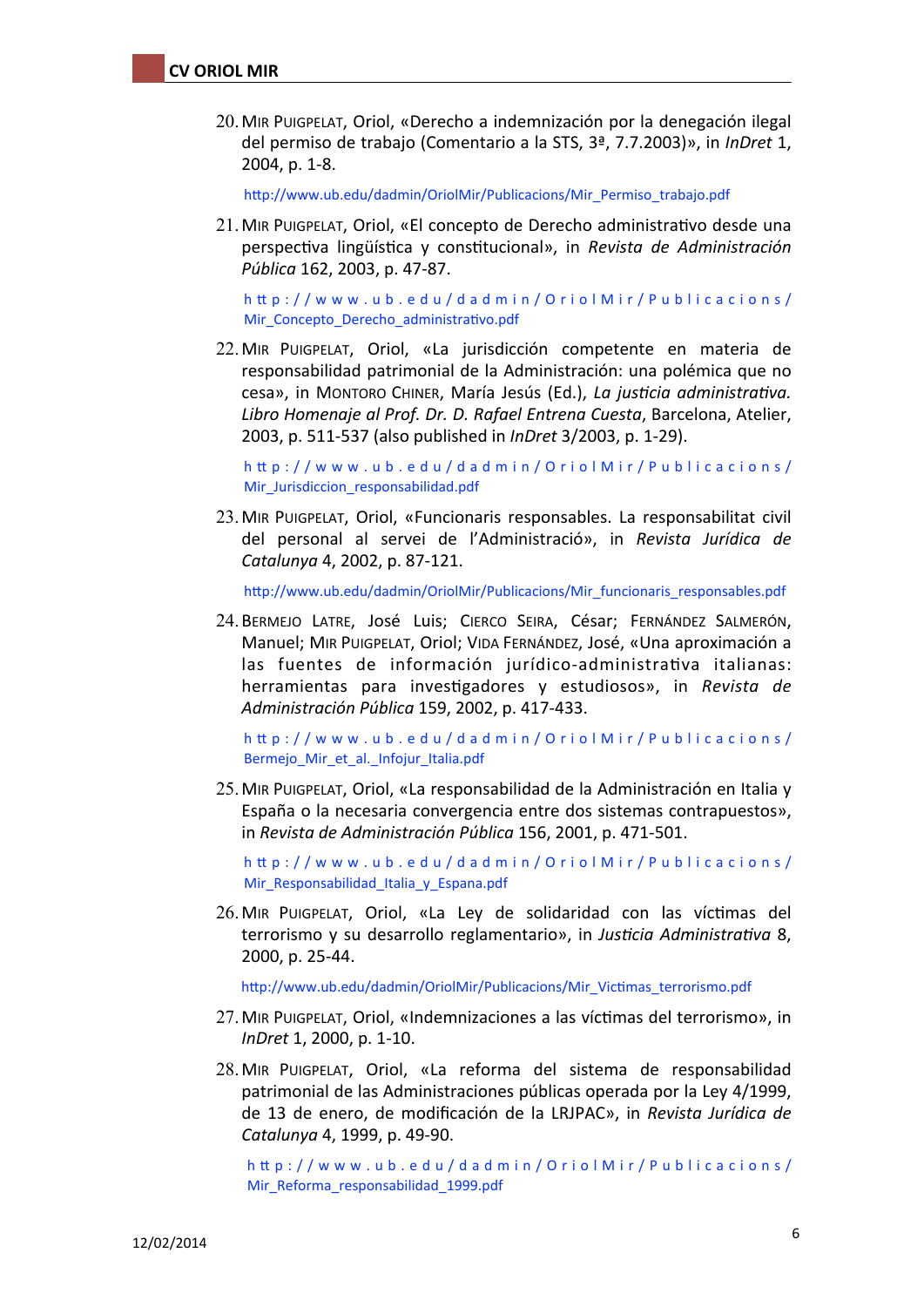$29$ . MIR PUIGPELAT, Oriol, « $iE$  fin de la inembargabilidad de los bienes patrimoniales de las Administraciones públicas? Comentario a la STC 166/1998, de 15 de julio», in Autonomies. Revista Catalana de Dret *Públic* 25, 1999, p. 119-147.

PDF in Catalan:

http://www.ub.edu/dadmin/OriolMir/Publicacions/Mir\_Inembargabilitat.pdf

PDF in Spanish:

http://www.ub.edu/dadmin/OriolMir/Publicacions/Mir\_Inembargabilidad.pdf

30.BERMEJO LATRE, José Luis; MIR PUIGPELAT, Oriol, «Algunas notas sobre las primeras experiencias en la regulación de las fundaciones de iniciativa pública», in *Revista Española de Derecho Administrativo* 104, 1999, p. 575-593.

http://www.ub.edu/dadmin/OriolMir/Publicacions/Bermejo\_Mir\_Fundaciones.pdf

#### C) **TRANSLATIONS, REVIEWS AND OTHER PUBLICATIONS:**

1. MIR PUIGPELAT, Oriol, *El procediment d'elaboració de reglaments en la doctrina de la Comissió Jurídica Assessora*, Barcelona, Comissió Jurídica Assessora, 2013, 217 p.

http://www20.gencat.cat/docs/CJA/Continguts/Activitat/Estudis/Els%20procediment [%20d'elaboració%20de%20reglaments.pdf](http://www20.gencat.cat/docs/CJA/Continguts/Activitat/Estudis/Els%20procediment%20d)

- 2. Review of ORTEGA, Luis; ARROYO, Luis; PLAZA, Carmen (Ed.), *Spanish Administra(ve Law under European Influence*, in *European Public Law* 19  $(2)$ , 2013, p. 432-434.
- 3. Co-translator of two German contributions (from Armin von Bogdandy and Peter M. Huber) included in the book von Bogdandy, Armin; MIR PUIGPELAT, Oriol (Ed.), Ius Publicum Europaeum*. El Derecho administrativo en el espacio jurídico europeo*, Valencia, Tirant lo Blanch, 2013, p. 59-125 and 293-338.
- 4. Co-translator of MAURER, Hartmut, Derecho Administrativo. Parte *General*, Madrid, Marcial Pons, 2011 p. 47-103 (chapters 1-3).
- 5. FONT I LLOVET, TOMÀS; GALÁN GALÁN, Alfredo; MIR PUIGPELAT, Oriol; PEÑALVER I CABRÉ, Alexandre; TORNOS MAS, Joaquín, «Notas de Jurisprudencia Contencioso-Administrativa», in Revista de Administración Pública 160-193 (except 161, 166, 167, 174 and 185), 2003-in press (regular section of this journal).
- 6. MIR PUIGPELAT, Oriol; GARCIA MUÑOZ, Òliver, «Doctrina de la Comisión Jurídica Asesora de Cataluña: mayo-agosto de 2009», in *Revista General de Derecho Administrativo* 23, 2010, p. 1-8.
- 7. MIR PUIGPELAT, Oriol, «Contratación administrativa en tiempos de crisis», in Revista Española de la Función Consultiva 12, 2009, p. 107-114.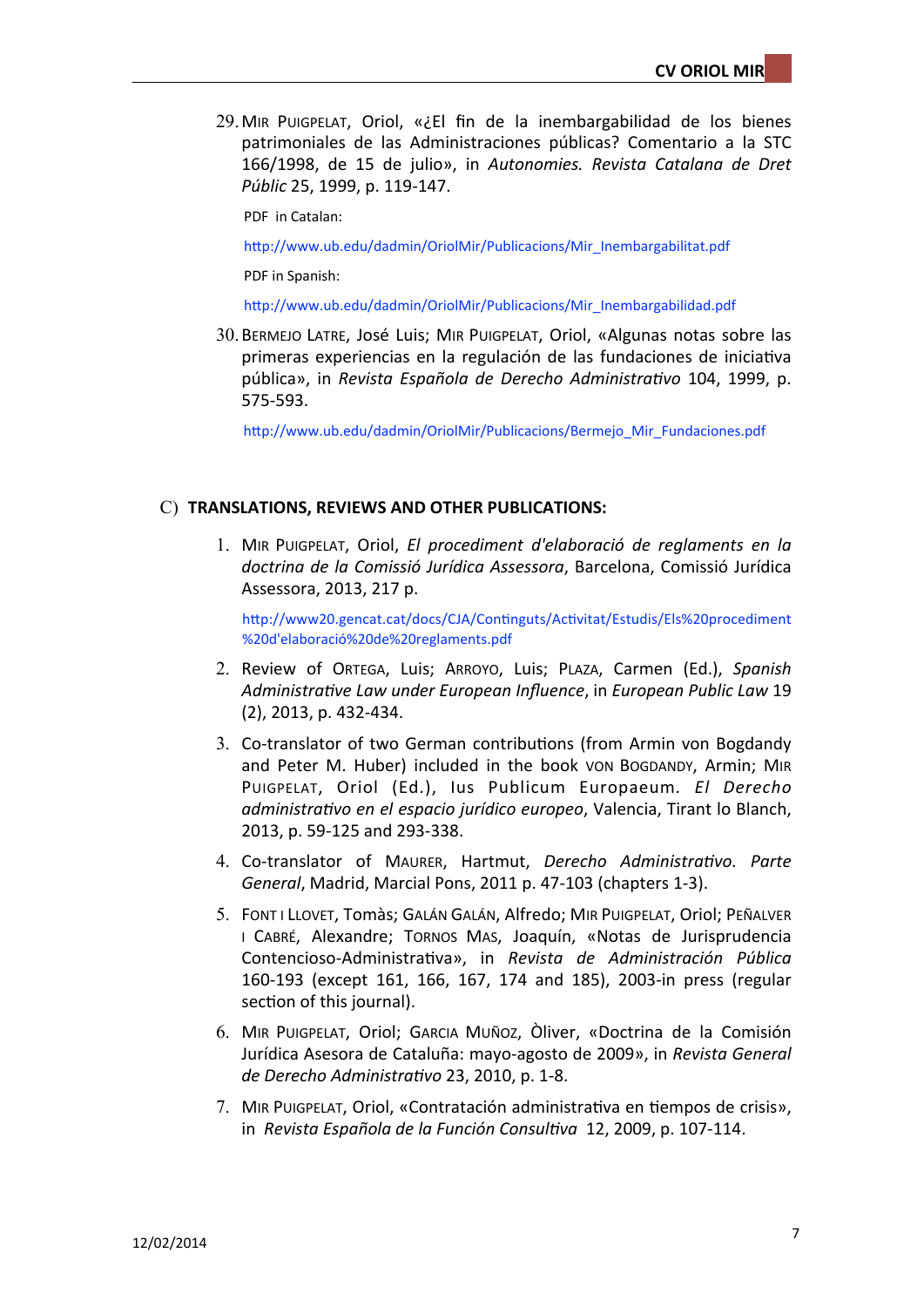- 8. MIR PUIGPELAT, Oriol; GARCIA MUÑOZ, Òliver, «Doctrina de la Comisión Jurídica Asesora de Cataluña: enero-abril de 2009», in *Revista General de Derecho Administra(vo* 22, 2009, p. 1-10.
- 9. MIR PUIGPELAT, Oriol; GARCIA MUÑOZ, Òliver, «Doctrina de la Comisión Jurídica Asesora de Cataluña: julio-diciembre de 2008», in Revista *General de Derecho Administrativo* 21, 2009, p. 1-14.
- 10. Participation in GAMERO CASADO, Eduardo (Ed.), *Derecho Administrativo para el ECTS. Materiales docentes adaptados al proceso de Bolonia*, Madrid, Iustel, 2008, p. 321-322, 334, 353.
- 11.MIR PUIGPELAT, Oriol, «Doctrina de la Comisión Jurídica Asesora de Cataluña. Revisión de oficio y ejecución de sentencias: el Asunto Fortín de la Reina», in *Revista General de Derecho Administrativo* 19, 2008, p. 1-3.
- 12. MIR PUIGPELAT, Oriol, «Doctrina elaborada por la Comisión Jurídica Asesora de la Generalidad de Cataluña en materia de disposiciones generales a lo largo de 2007», in *Revista General de Derecho Administra(vo* 17, 2008, p. 1-32.
- 13. MIR PUIGPELAT, Oriol, «Doctrina de la Comisión Jurídica Asesora de la Generalidad de Cataluña sobre el nuevo Estatuto de Autonomía de 2006», Revista General de Derecho Administrativo 16, in 2007, p. 1-17.
- 14. Translation of SCHMIDT-ABMANN, Eberhard, «La ciencia del Derecho administrativo ante el reto de la internacionalización de las relaciones administrativas», in *Revista de Administración Pública* 171, 2006, p. 7-34.

[h`p://www.ub.edu/dadmin/OriolMir/Publicacions/](http://www.ub.edu/dadmin/OriolMir/Publicacions/Separataelectronica_article_Schmidt_Assmann.pdf) Separataelectronica\_article\_Schmidt\_Assmann.pdf

- 15. Co-translator of PITSCHAS, Rainer, «El Derecho administrativo de la información. La regulación de la autodeterminación informativa y el gobierno electrónico», in Barnes, Javier (Ed.), *Innovación y reforma en el Derecho administrativo*, Seville, Global Law Press, 2006, p. 203-262.
- 16. MIR PUIGPELAT, Oriol, «Becas de la Fundación Alexander von Humboldt», in *Informaciones. Revista Jurídica Hispano-Alemana*, II-2005, p. 140-143.
- 17. MIR PUIGPELAT, Oriol, «Noticia sobre los dictámenes emitidos por la Comisión Jurídica Asesora de la *Generalitat* de Cataluña», in *Revista General de Derecho Administrativo* 4, 2003, p. 1-4.
- 18.Review of LAMARCA MARQUÈS, Albert, *El hecho del acreedor y la imposibilidad de la prestación*, in *Revista Jurídica de Catalunya* 2, 2002, p. 307-311.
- 19. Translation of VANDELLI, Luciano, «Las autonomías locales italianas en 2001: entre "federalismo administrativo", nuevo texto refundido y reforma constitucional», in FONT I LLOVET, Tomàs (Ed.), Anuario del *gobierno local 2001*, Madrid/Barcelona, Marcial Pons/Diputació de Barcelona, 2002, p. 229-244.